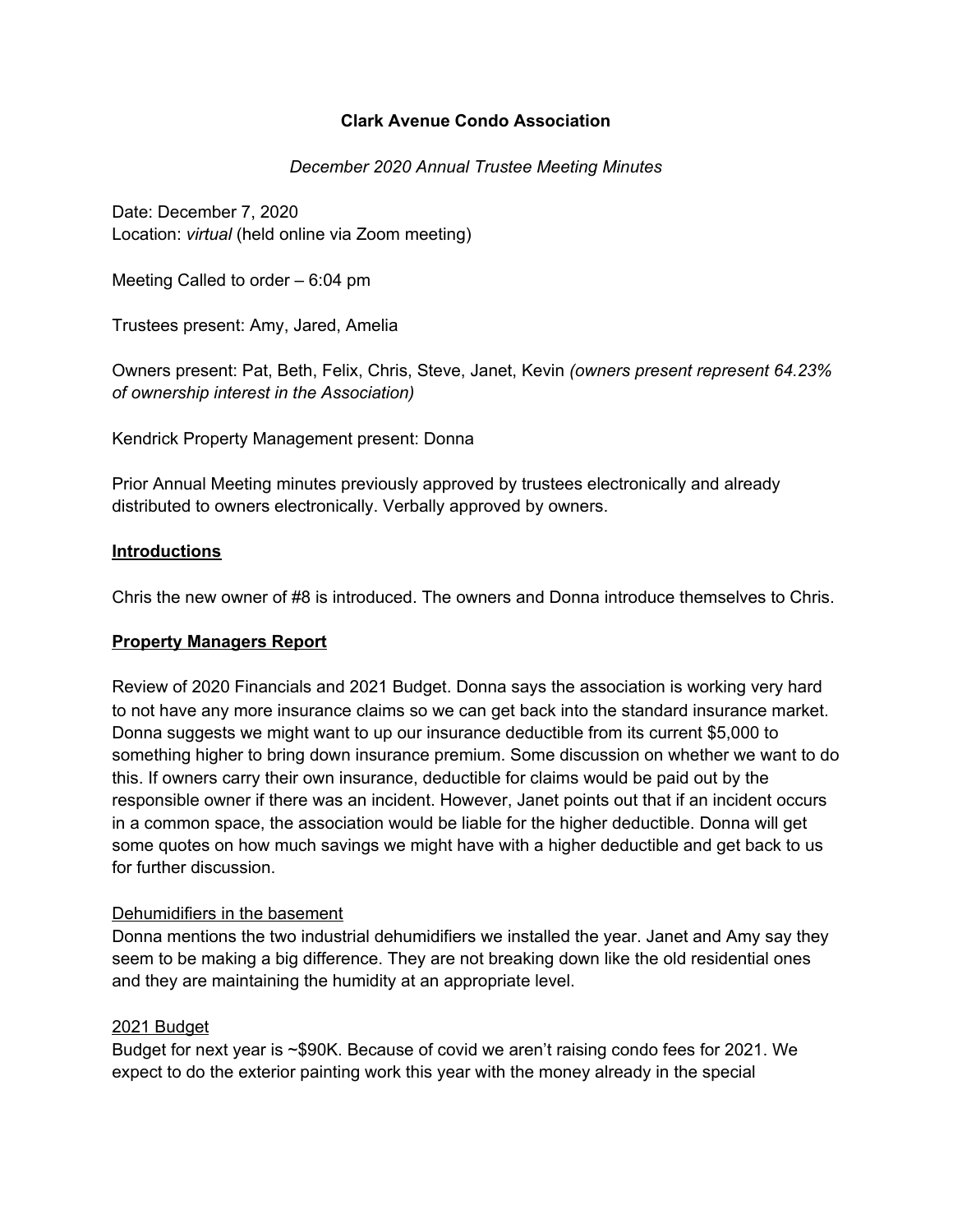assessment. We will be getting quotes on painting and vinyl siding and bringing these back to the community for further discussion. The special assessment will end in June.

# *Decks*

We'll be getting quotes on staining and trex for the deck boards. Owners own the deck boards and would have the choice of staining or trex. Any work on the decks would be billed to the relevant owner, but having the association hire one contractor we can get a lower price.

## *Dryer vent*

Amy describes the dryer vents and the need to clean them as a potential fire hazard. Amelia shares a photo of the 3rd floor dryer vent clogs that the roofers discovered. There are only a few owners that haven't scheduled a time yet. Donna states flexible vent pipes will need to be replaced with rigid ones, as those are no longer up to code. This would likely be done separately. KPM can do this service. Because the dryer vents represent a community safety concern the association is paying to have all vents cleaned. But owners would be responsible for the cost of any parts and labor to replace flexible pipe with rigid pipe.

## *Dumpsters*

Amy asks us to look into side opening dumpsters as lifting the lid of our current dumpsters and getting a bag in there can be very difficult, particularly if there is heavy snow. Jared says we looked into this a few years ago, but the cost was surprisingly high at the time and we had decided not to make that switch, but it would be worth looking into what the cost is today. Donna will look into the cost and get back to the trustees with it to see if it might be doable.

## *Wrap up of 2021 budget discussion*

Pat asks if we will have enough in the budget for the painting and siding work with the proposed 0% increase in condo fees. Donna says we have \$20,000 in the budget for painting and or vinyl work. Jared says this amount was based on a painting quote that we had a couple years ago, so it will hopefully be enough or at least pretty close to what we need. Jared also states that we felt comfortable not raising fees this year since our insurance premium will go down in a year or two, when we re-enter the standard insurance market, and we will have probably \$5,000 - \$7,000 that is currently going to higher insurance costs that would then be available for other building projects.

Motion to approve budget with 0% condo fee raise, second, unanimously approved.

## Sidewalks and road

Discussion of deterioration of sidewalk and pothole in street. Individual owners should contact the city directly to make some noise about their deteriorating state and hopefully get the city to move forward with work there.

# Legal questions

Questions related to renumbering the units and being on the same insurance as phase 1 are put on hold for now.